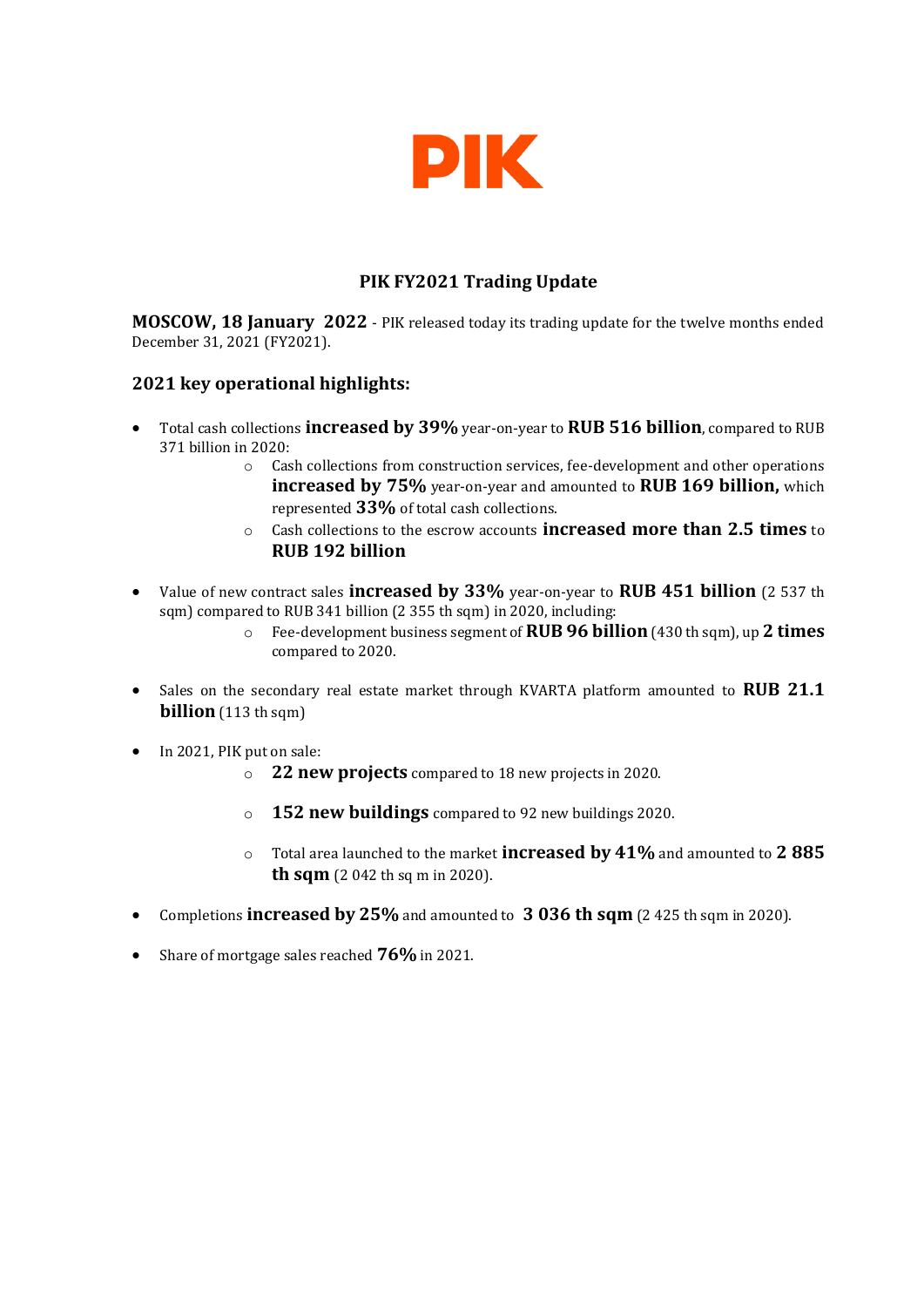#### *Table 1 – New contract sales*

|                                                                  | 402020  | 402021  | Change, % | 2020    | 2021    | Change, % |
|------------------------------------------------------------------|---------|---------|-----------|---------|---------|-----------|
| New contract sales, th sqm                                       | 722     | 705     | $-2.4%$   | 2085    | 2 1 0 7 | $1.1\%$   |
| New contracts sales (fee-<br>development), th sqm                | 129     | 138     | 7.0%      | 270     | 430     | 59.3%     |
| Total, th sqm                                                    | 851     | 843     | $-0.9%$   | 2 3 5 5 | 2.537   | 7.7%      |
| Value of new contract sales,<br><b>RUB</b> million               | 107434  | 124 333 | 15.7%     | 292 186 | 354725  | 21.4%     |
| Value of new contract sales<br>(fee-development), RUB<br>million | 24 4 13 | 32 014  | 31.1%     | 48 358  | 96368   | 99.3%     |
| <b>Total, RUB million</b>                                        | 131847  | 156347  | 18.6%     | 340 544 | 451 093 | 32.5%     |

*Table 2 – New contract sales by region (including fee-development in Moscow)*

| Thousand sqm         | 402020 | 402021 | Change, % | 2020    | 2021 | Change, % |
|----------------------|--------|--------|-----------|---------|------|-----------|
| <b>Moscow</b>        | 479    | 525    | $9.6\%$   | 1 2 5 2 | 1527 | 22.0%     |
| <b>Moscow region</b> | 281    | 211    | $-24.9%$  | 819     | 687  | $-16.1%$  |
| St. Petersburg       | 30     | 41     | 36.7%     | 77      | 103  | 33.8%     |
| Other regions        | 61     | 66     | $8.2\%$   | 207     | 220  | 6.3%      |
| Total                | 851    | 843    | $-0.9%$   | 2 3 5 5 | 2537 | 7.7%      |

*Table 3 – Value of new contract sales by region (including fee-development in Moscow)*

| RUB million.          | 402020  | 402021  | Change, % | 2020    | 2021    | Change, % |
|-----------------------|---------|---------|-----------|---------|---------|-----------|
| <b>Moscow</b>         | 89026   | 112652  | 26.5%     | 220 939 | 320449  | 45.0%     |
| <b>Moscow region</b>  | 34 537  | 31 506  | $-8.8%$   | 96952   | 97 224  | $0.3\%$   |
| <b>St. Petersburg</b> | 3 2 4 8 | 5 7 7 2 | 77.7%     | 9 1 1 6 | 14639   | 60.6%     |
| Other regions         | 5036    | 6417    | 27.4%     | 13537   | 18781   | 38.7%     |
| Total                 | 131847  | 156347  | 18.6%     | 340 544 | 451 093 | 32.5%     |

*Table 4. New contract sales* on the secondary real estate market through KVARTA platform

|                    | 2021    |  |
|--------------------|---------|--|
| Th sqm             | 113     |  |
| <b>RUB</b> million | 21 1 25 |  |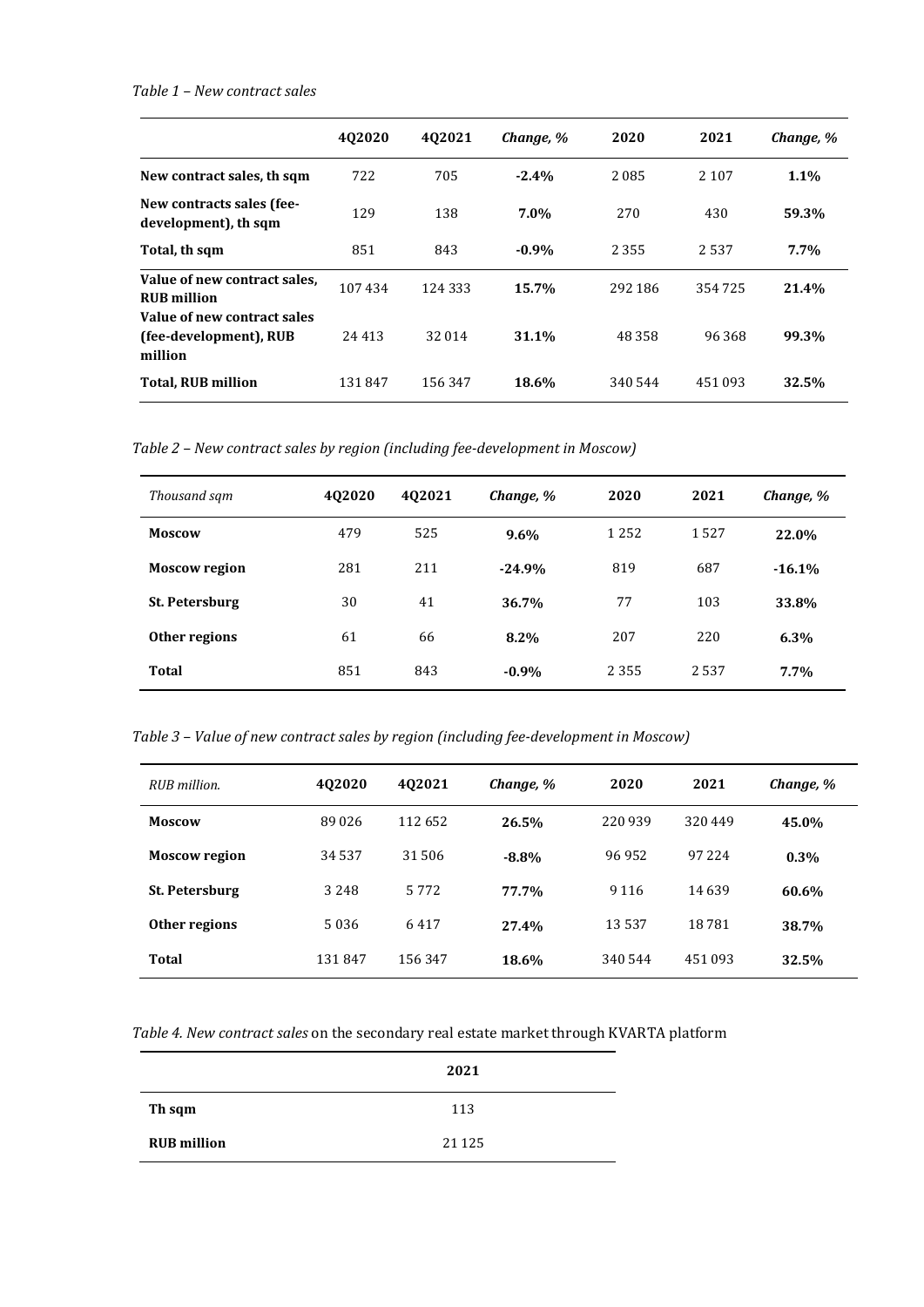### *Table 5 – Cash collections*

| RUB million.                                                                                       | 402020  | 402021   | Change, % | 2020    | 2021    | Change, % |
|----------------------------------------------------------------------------------------------------|---------|----------|-----------|---------|---------|-----------|
| <b>Total cash collections</b>                                                                      | 142874  | 174 157  | 21.9%     | 370837  | 515746  | 39.1%     |
| <b>Cash collections from</b><br>real estate sales                                                  | 107 187 | 105 711  | $-1.4%$   | 274 764 | 347 251 | 26.4%     |
| including:                                                                                         |         |          |           |         |         |           |
| Cash collections to the<br>escrow accounts                                                         | 40762   | 68465    | 68.0%     | 77580   | 191504  | 146.8%    |
| <b>Cash collections from</b><br>construction services<br>and other operations<br><i>including:</i> | 35 687  | 68446    | 91.8%     | 96 073  | 168496  | 75.4%     |
| Fee-development and<br>construction services                                                       | 22038   | 48 3 1 7 | 119.2%    | 47884   | 107324  | 124.1%    |
| Maintenance and grids                                                                              | 9343    | 8602     | $-7.9\%$  | 34 366  | 32922   | $-4.2%$   |
| <i>Other</i>                                                                                       | 4306    | 11527    | 167.7%    | 13823   | 28 250  | 104.4%    |

# *Table 5 – New supply*

|                                       | 2020 | 2021    |
|---------------------------------------|------|---------|
| New sellable area, th sqm             | 2042 | 2885    |
| <i>including:</i>                     |      |         |
| PIK projects                          | 1532 | 2 3 4 2 |
| Fee-development                       | 510  | 543     |
| Number of projects launched for sale  | 18   | 22      |
| <i>including:</i>                     |      |         |
| PIK projects                          | 11   | 19      |
| Fee-development                       | 7    | 3       |
| Number of buildings launched for sale | 92   | 152     |
| <i>including:</i>                     |      |         |
| PIK projects                          | 88   | 131     |
| Fee-development                       | 4    | 21      |

## **Enquiries:**

**PIK Group** 

*Investors Press*

Polina Kurshetsova<br>E-mail: **ir@pik.ru** 

E-mail[: press@pik.ru](mailto:press@pik.ru)